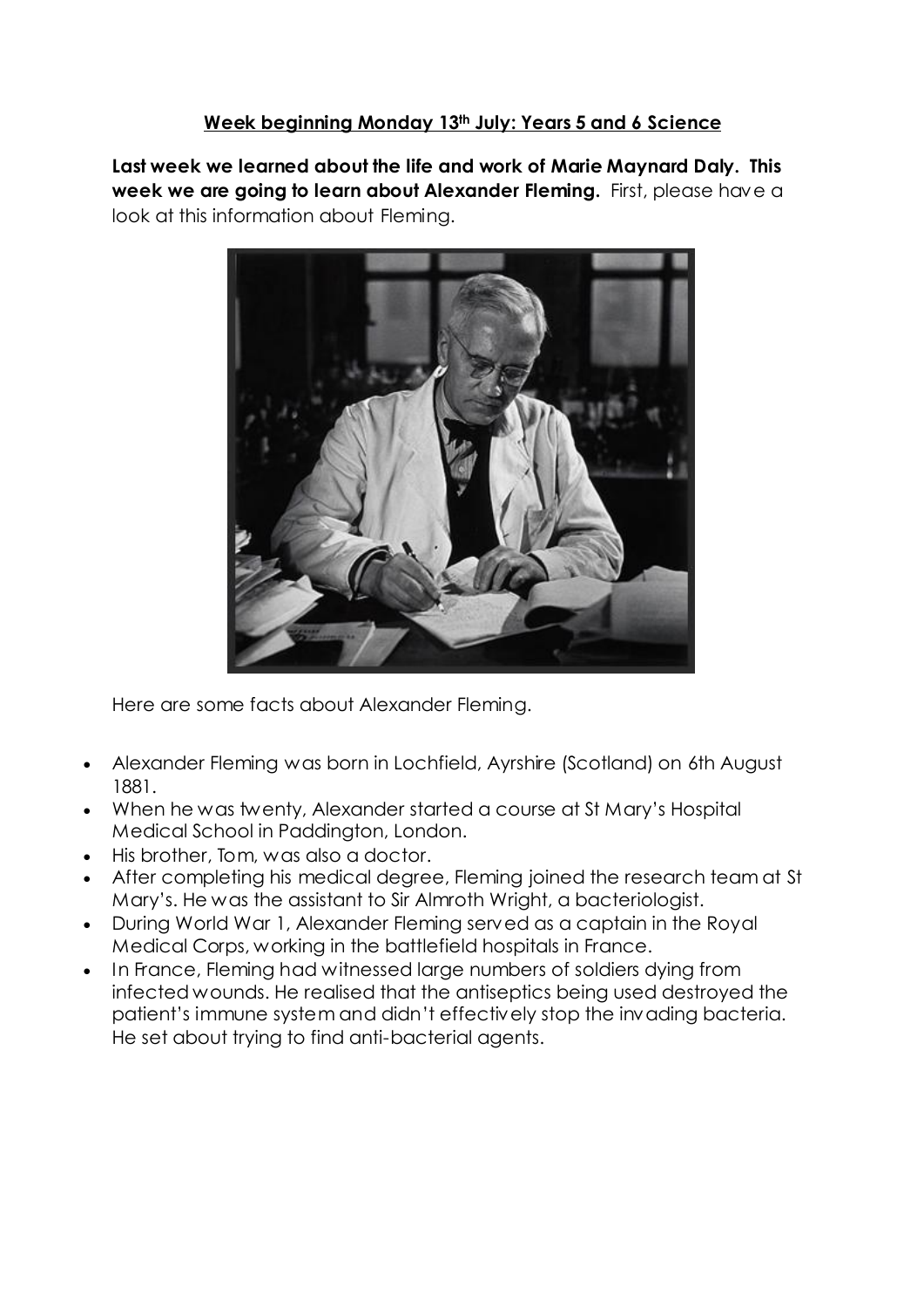

- Alexander Fleming discovered [penicillin](http://primaryfacts.com/4575/what-is-penicillin-facts-and-information/), the world's first antibiotic (bacteria killer) by accident on 28th September 1928. He had left his petri dishes stacked up in his laboratory during his holidays and returned to discover the presence of a bacteria-destroying mould (penicillin).
- Fleming capitalised on his stroke of luck by thoroughly testing penicillin. He discovered that it would affect many types of bacteria, such as the ones responsible for scarlet fever, meningitis and diphtheria.
- Fleming published his research on penicillin and the scientists Howard Florey and Ernst Boris Chain built on Fleming's findings and used them to massproduce penicillin in order to treat the wounded soldiers of [World](http://primaryfacts.com/world-war-2-facts-information-and-resources/) War 2.
- Penicillin has saved the lives of millions of people.
- Fleming was knighted in 1944, becoming Sir Alexander Fleming.
- In 1945, Fleming, Florey and Chain were awarded the Nobel Prize.
- Alexander Fleming died in 1955. He had a heart attack. He is buried in [St](http://primaryfacts.com/2450/st-pauls-cathedral-facts-and-information/) Paul's [Cathedral.](http://primaryfacts.com/2450/st-pauls-cathedral-facts-and-information/)

## **Activities**

Now try out your Science skills with these activities. Have a go at **activity 1**. Please stick or draw out the graph in your book.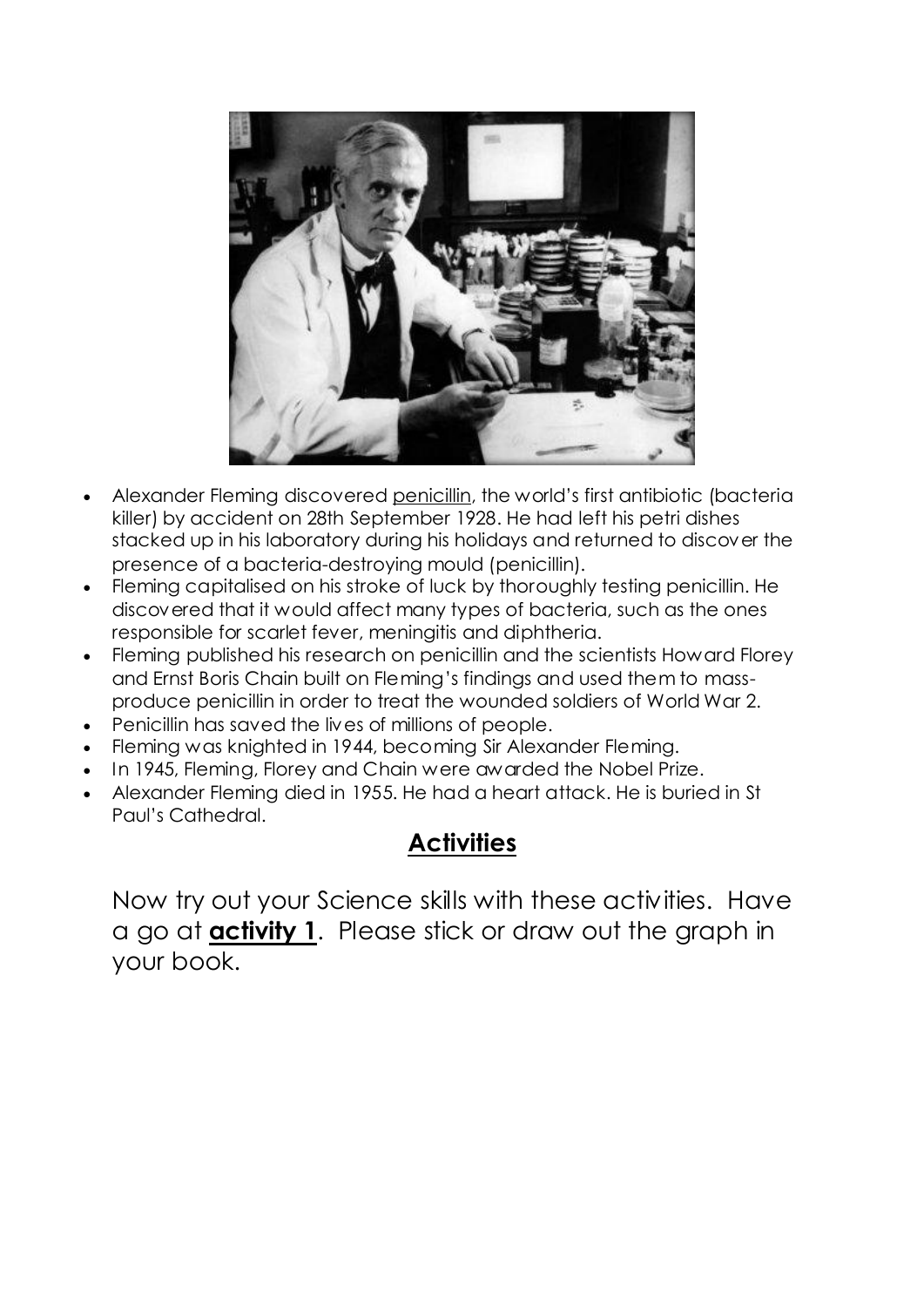## **Penicillin Effects**

To record and interpret data on the effects of penicillin using a scatter graph.

Scatter graphs are used to compare the correlation (relationship) between 2 sets of data. This table shows the results of an experiment in which a penicillin disc was placed in 3 different bacteria colonies, each colony measuring 100mm in diameter. As the penicillin discs kill the bacteria, a clear zone emerges around each disc. The diameter of the clear zones around the penicillin discs was measured every 3 hours.

Create a scatter graph using the results in the table to see if there is a correlation between the time the bacteria was exposed to the penicillin and the size of the clear zones around the penicillin.

| Time     | Size of the clear<br>zone (mm) |    |    | Time     | Size of the clear<br>zone (mm) |    |    |
|----------|--------------------------------|----|----|----------|--------------------------------|----|----|
| 3 hours  | 0                              | 0  | 5  | 21 hours | 29                             | 30 | 35 |
| 6 hours  | 6                              | 4  | 8  | 24 hours | 36                             | 34 | 39 |
| 9 hours  | 10                             | 9  | 13 | 27 hours | 41                             | 40 | 44 |
| 12 hours | 15                             | 12 | 17 | 30 hours | 49                             | 45 | 50 |
| 15 hours | 21                             | 20 | 24 | 33 hours | 53                             | 49 | 57 |
| 18 hours | 25                             | 28 | 31 | 36 hours | 60                             | 53 | 64 |
|          |                                |    |    |          |                                |    |    |



モーニャ

### Now try **activity 2**. Can you draw and complete this activity sheet in your book?

# **Penicillin Effects**

To record and interpret data on the effects of penicillin using a scatter graph.

Answer these questions about your graph.

1. Which of these conclusions is supported by the graph?

Penicillin kills all bacteria.

The longer bacteria is exposed to penicillin, the more of it dies off.

Penicillin kills most bacteria in the first 12 hours.

It takes 36 hours for penicillin to kill bacteria.

2. How long do you predict it would take for the penicillin to kill all the bacteria in the colony?



3. Describe the effect of penicillin on bacteria using the results

shown in your graph.